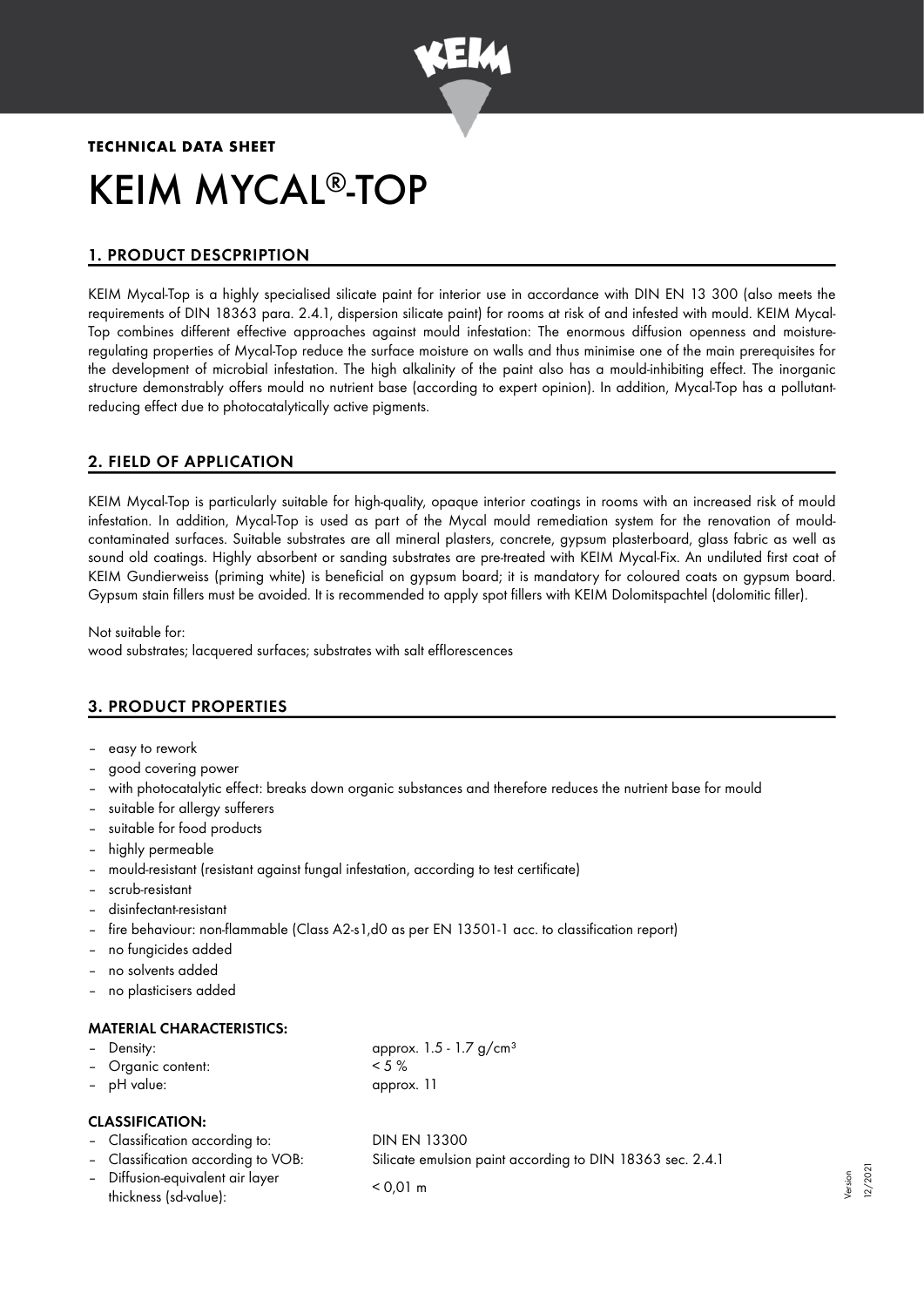| - Test standard Diffusion equivalent air | <b>DIN EN ISO 7783</b> |  |
|------------------------------------------|------------------------|--|
| layer thickness:                         |                        |  |
| - Wet abrasion resistance:               | Class 1                |  |
| - Test standard Wet Abrasion             | <b>EN ISO 11998</b>    |  |
| Resistance:                              |                        |  |
| - Contrast ratio (covering power):       | Class 1                |  |
| Ergiebigkeit zum Kontrastverhältnis      | 4.5 m <sup>2</sup> /l  |  |
| (Deckvermögen):                          |                        |  |
| - Test standard Hiding power:            | ISO 6504-3             |  |
| Gloss level at 85°:                      | dull matt              |  |
| - Test standard Gloss level:             | <b>ISO 2813</b>        |  |
| - Maximum particle size:                 | fine                   |  |
| - Test standard Maximum particle size:   | EN 1524                |  |

#### COLOUR SHADES:

White and colour shades only with purely mineral, light-resistant pigments. Not available in solid colours. Tinting with KEIM colour concentrates.

## 4. APPLICATION INSTRUCTIONS

#### SUBSTRATE PREPARATION:

The substrate must be sound, solid, dry, clean and free from dust and grease. Highly absorbent or sanding substrates are pretreated with KEIM Mycal-Fix.

#### APPLICATION CONDITIONS:

Ambient and substrate temperature during application and drying must be ≥ 5 °C.

#### PREPARATION OF MATERIAL:

Stir up KEIM Mycal-Top thoroughly before application.

#### APPLICATION:

KEIM Mycal-Top can be painted, rolled or airless sprayed (nozzle ≥ 423 ). Primer coat: Apply KEIM Mycal-Top undiluted or diluted with max. 10 % of Spezial-Fixativ. Final coat: Apply KEIM Mycal-Top undiluted.

#### DRYING TIME:

Can be overcoated after 6 hours at the earliest (at 23°C and 50% RH). At higher relative humidity, layer thicknesses and/or lower temperatures, drying is delayed accordingly.

#### CONSUMPTION:

approx. 0,125 l/m² for a single coating. These material consumption values are guide values for smooth substrates. Exact consumption values must be determined by means of test areas.

#### CLEANING OF TOOLS:

Clean immediately with water.

## 5. PACKAGING

| <b>Container content</b> | Unit of measure | Quantity on pallet | Type of container |
|--------------------------|-----------------|--------------------|-------------------|
|                          |                 | 24                 | bucket            |
|                          |                 | 70                 | bucket            |
| 25                       |                 | 80                 | bucket            |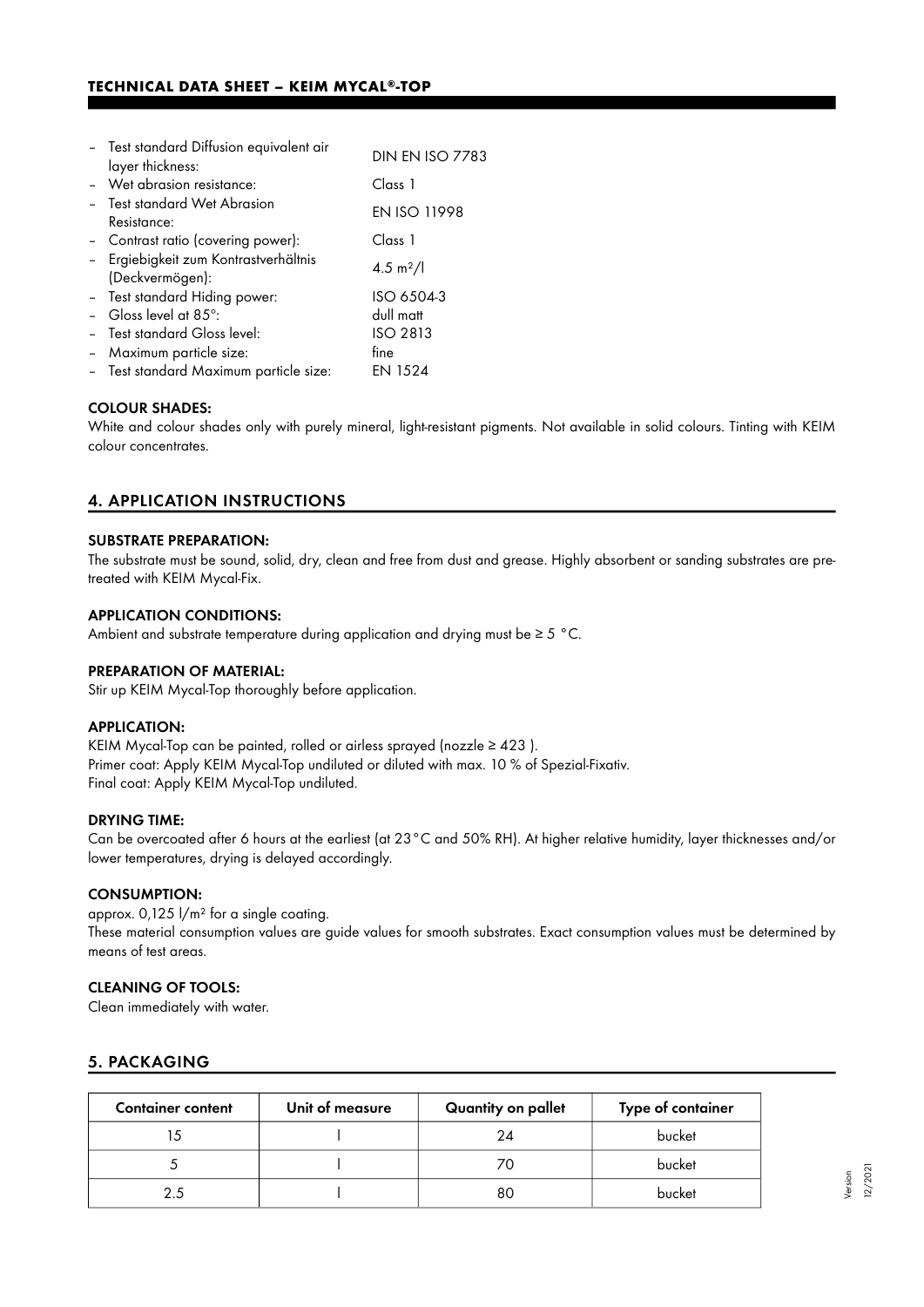## 6. STORAGE

| max. storage time | <b>Storage conditions</b>                                                                   |
|-------------------|---------------------------------------------------------------------------------------------|
| 12 months         | cool<br>frost-free<br>keep container tightly sealed.<br>protected from heat and direct sun. |

## 7. DISPOSAL

For disposal information refer to section 13 of the safety data sheet.

#### EC WASTE CODE:

Waste code: 08 01 12

## 8. SAFETY INSTRUCTIONS

Please, refer to the Material Safety Data Sheet..

The paint is formulated without the addition of preservatives. Medium and intensive colour shades may contain traces of pot preservatives.

#### GISCODE:

GIS code: BSW 40

## 9. GENERAL INFORMATION

Note: Sustainable mould remediation always involves eliminating the cause and repairing the damage. Infested surfaces or building components that are larger than 0.5 m² or that are not only superficially infested must be replaced and not treated. In general, the recommendations for action in the "Guidelines for the Prevention, Detection and Remediation of Mould Infestation in Buildings" from the Federal Environment Agency must be observed.

Cover surfaces not to be treated, especially glass, ceramics and natural stone. Any splashes on surrounding surfaces or traffic areas must be rinsed off immediately with plenty of water.

Mixing with products not part of the system or other foreign additives is not permitted.

## 10. CERTIFICATES & QUALITY SEALS